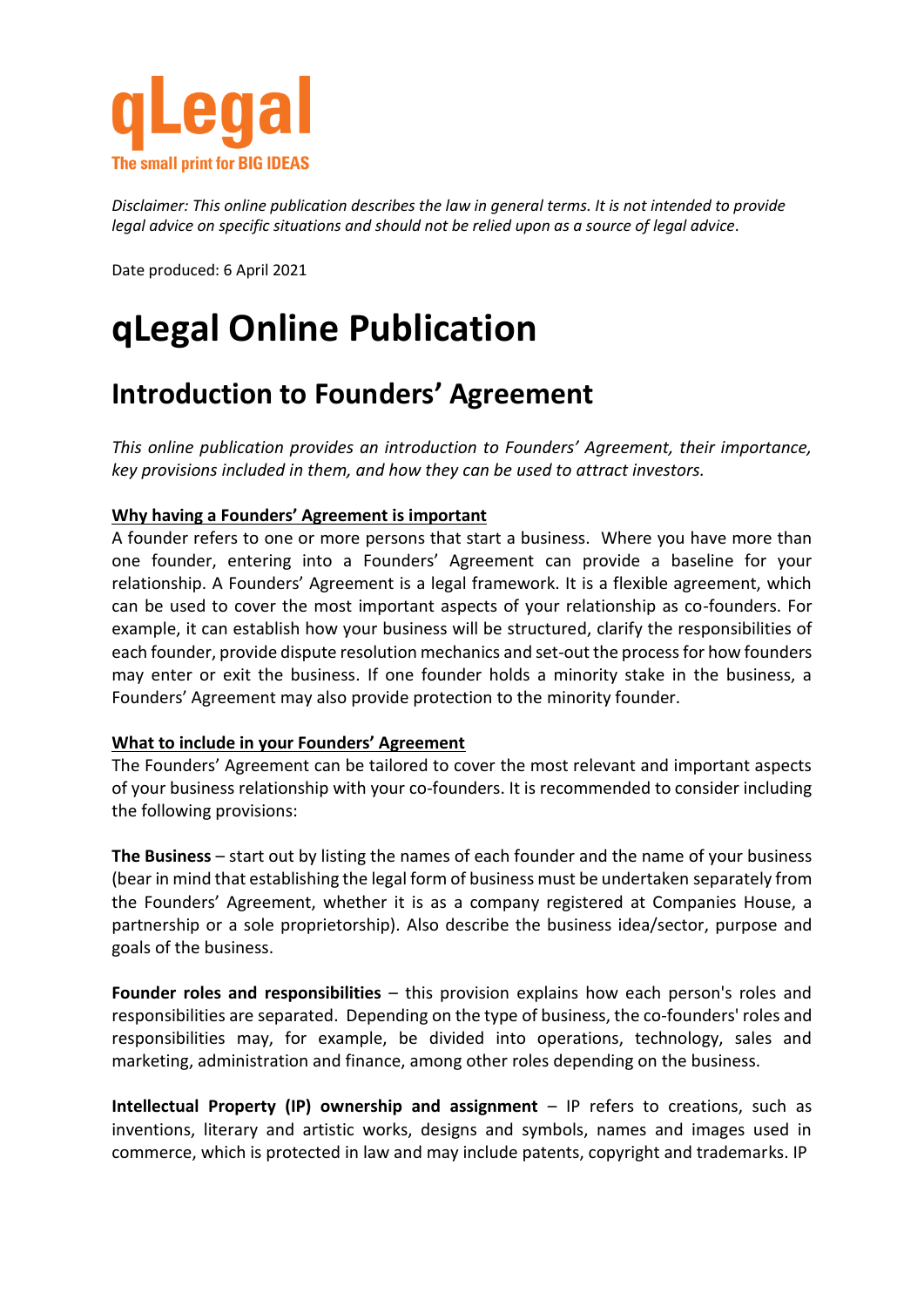

protection enables the IP creator to earn recognition or financial benefit from what they invent or create.

If IP is a crucial part of the new business and/or a co-founder is bringing their IP to the business, the Founders' Agreement should address IP issues indicating who the IP belongs to (i.e., the business or an individual co-founder).

**Decision-making** – this provision describes how the founders should make decisions about the business and establish a procedure to use if there is a deadlock when deciding on an issue.

**Ownership** – co-founders may choose to share ownership of the business between themselves equally or may agree a different split of the equity if, for example, one co-founder invests more cash in the business than the other. In the Founders' Agreement, this provision determines what percentage of the business each co-founder owns. How much equity each co-founder will hold may be determined on the basis of multiple factors, including each cofounder's monetary investment in the business, experience, owned intellectual property, technical know-how, and industry network.

Other aspects of ownership to consider covering in the Founders' Agreement are:

- 1. **Capital Contribution** reflects the amount of cash that a co-founder has injected in the business. The Founders' Agreement would therefore be used to cover how that capital contribution is used.
- 2. **Vesting** you may decide from the outset that founders will be granted a delayed right to buy shares *provided that* certain conditions are met in the future. The Founders' Agreement can establish the mechanics for this: a founder would be granted a right to buy shares in the future and they would be incentivised to stay and build the business. When agreed conditions (i.e., time-based or milestone-based conditions) are met, the founder can buy the shares (i.e., the shares then vest in him/her).
- 3. **Future investors** may be drawn to the business as it grows. Having a Founders' Agreement with a clearly established ownership structure and how they as a new investor would slot in may be beneficial for attracting investors (see further on this below). It may be helpful, therefore, to consider how existing equity may be diluted when future investors join the business and what terms the co-founders may wish to apply to the new investment (although typically this will be negotiable with the new investor).

**Removal of a Founder** – a Founders' Agreement may also provide for removing a founder from the business (whether by individual choice, mutual agreement between the founders' or as a forced exit). It may be worth considering how roles and responsibilities would be dealt with if one founder exits the business and how any equity held by the exiting founder is to be dealt with.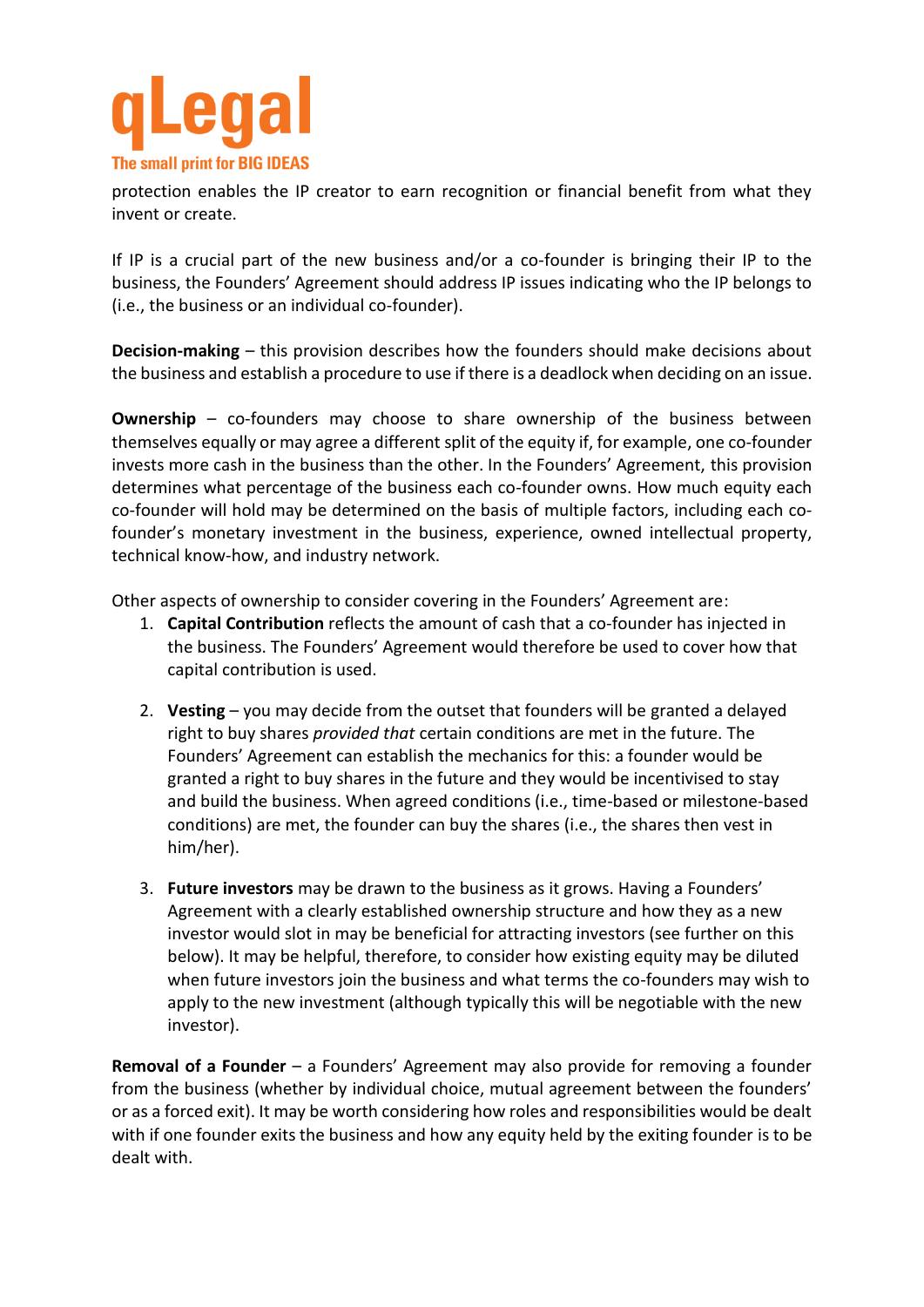

**Dispute resolution and governing law** – it can be helpful to establish up-front what process co-founders will follow should a dispute arise. The founders may choose which dispute resolution mechanism would work for them (i.e., mediation, conciliation, arbitration or litigation). The Founders' Agreement can include a provision requiring the chosen method of dispute resolution to be used and would explain how that procedure will work.

The Founders' Agreement may also include which country's laws, and courts (i.e., English law with disputes resolved in the English courts) will be used in the event that a dispute arises.

**Termination of the Agreement** – it can be helpful to decide at the outset how long the Founders' Agreement will last for and in what circumstances the agreement will terminate. Termination provisions may describe what happens if a co-founder is ill, under-performing or wants to leave; and also consider what happens if the business is under-performing. The Founders' Agreement may also allow for termination by written agreement between the founders' or after a particular length of time has passed.

#### **Attracting investors through and updating the Founders' Agreement**

When trying to attract investors, having a clear vision of your initial goals for the business can be helpful. However, you should also be open to accommodate the business ideas and aspirations that potential investors may have for the business. The Founders' Agreement is important in both these respects. Here is what could make Founders' Agreements attractive to Investors and what to consider in revising a Founders' Agreement to facilitate new investors' wishes:

**Clarify goals and way of functioning of the business** – when asking someone to invest in your business, you need to be able to persuade them why doing so is a good idea and the Founders' Agreement can be helpful in showcasing your business and goals. This is aided by having a Founders' Agreement that identifies the essential elements of your business and its management structure, the goals for the future of the business and, crucially for investors, the ownership structure and any agreed mechanics to protect an investor's rights. For example, if a new investor will hold a high percentage stake in the business, the Founders' Agreement may help set-out how that stake is protected against dilution and what, if any, decision-making rights an investor will have.

**Clarify key executive roles and the role of new investors in decision-making** – an important part of investing in a business is determining the key executive roles. The investors may want more information about, for example, how key senior management roles such as Chief Executive Officer (CEO), are appointed. You will need to be clear on whether all co-founders choose the CEO together, or whether the primary founder is going to be leading the business. Investors can also be incentivised by being allowed under the Founders' Agreement to have a say in who should take on senior management roles.